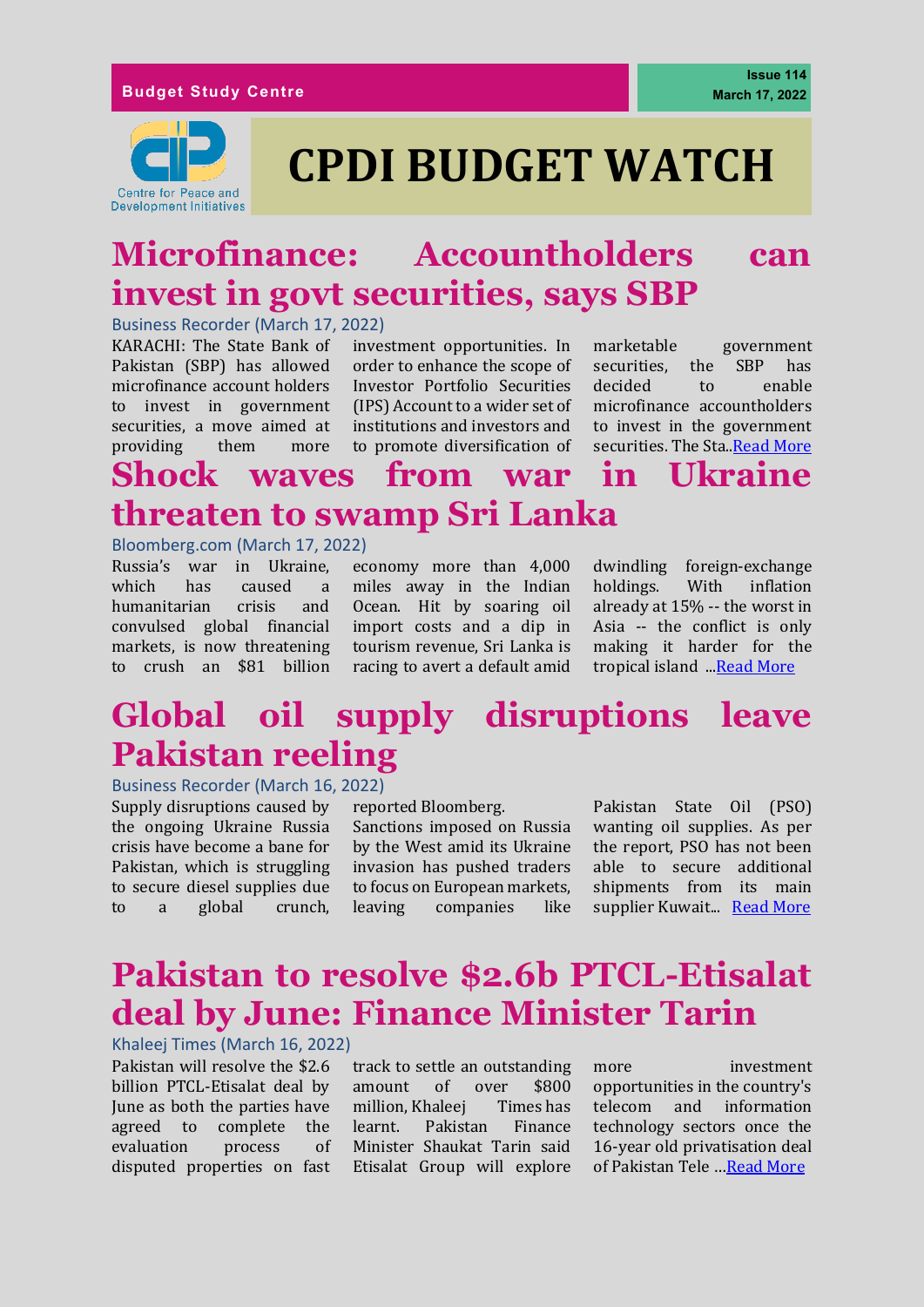### **Pakistan presses ahead with Russianbuilt gas pipeline**

Financial Times (March 15, 2022)

Pakistan plans to finalise a Russian-built gas pipeline despite international pressure to isolate Moscow economically, as the US ally searches for alternatives to

ease a domestic energy crunch. Finance minister Shaukat Tarin told the Financial Times that a deal with Russia to build the multibillion-dollar Pakistan

Stream pipeline "is almost done". Also known as the "North-South" project, it will transport liquefied natural gas from the southern port city of Karachi to..[..Read More](https://www.ft.com/content/9294890a-593c-442b-bc53-13099d14d36f)

### **ECC allows payment of PDC on sale of petroleum products**

### Profit.pakistantoday.com.pk (March 15, 2022)

The Economic Coordination Committee (ECC) has allowed reimbursement of the Price Differential Claims (PDCs) of Oil Marketing Companies (OMCs) and refineries on the sale instead of procurement of the petroleum products. ECC on Tuesday approved a mechanism under which the Price Differential Claims (PDCs) of Oil Marketing

Companies (OMCs) and refineries will be applicable on the sale instead of procurement of the petroleum products. According to the … [Read More](https://profit.pakistantoday.com.pk/2022/03/15/ecc-to-approve-pdc-on-sales-of-petroleum-products/)

### **KSE-100 down 0.66% amid thin trading**

### Business Recorder (March 14, 2022)

Pakistan equities extended losses from last week amid thin market participation, as the benchmark KSE-100 Index closed on a negative note, registering a drop of

0.66%. Volume and value of shares declined from the previous session. During the trading session at the Pakistan Stock Exchange (PSX) on Monday, the Index swung both ways between an intraday high of 43,767.77 (up by 114 points) and a low of 43,324.94 (down by 328 points). At close, it ended with a drop of 286.44 ... [Read More](https://www.brecorder.com/news/40160616/kse-100-down-066-amid-thin-trading)

### **PSO communicates inability to import petroleum products for OMCs**

### Profit.pakistantoday.com.pk (March 14, 2022)

Pakistan State Oil (PSO) has expressed its inability to ensure the import of petroleum products for other Oil Marketing Companies (OMCs) in the country. PSO

General Manager (Supply), Asad Faiz, in a letter to the Ministry of Energy (Petroleum Division), has raised voice against OGRA for suggesting it (PSO) to import petroleum products for other Oil Marketing Companies (OMCs). He said that PSO currently has only one fuel supply contract under a government-to-g..[..Read More](https://profit.pakistantoday.com.pk/2022/03/14/pso-communicates-inability-to-import-petroleum-products-for-omcs/)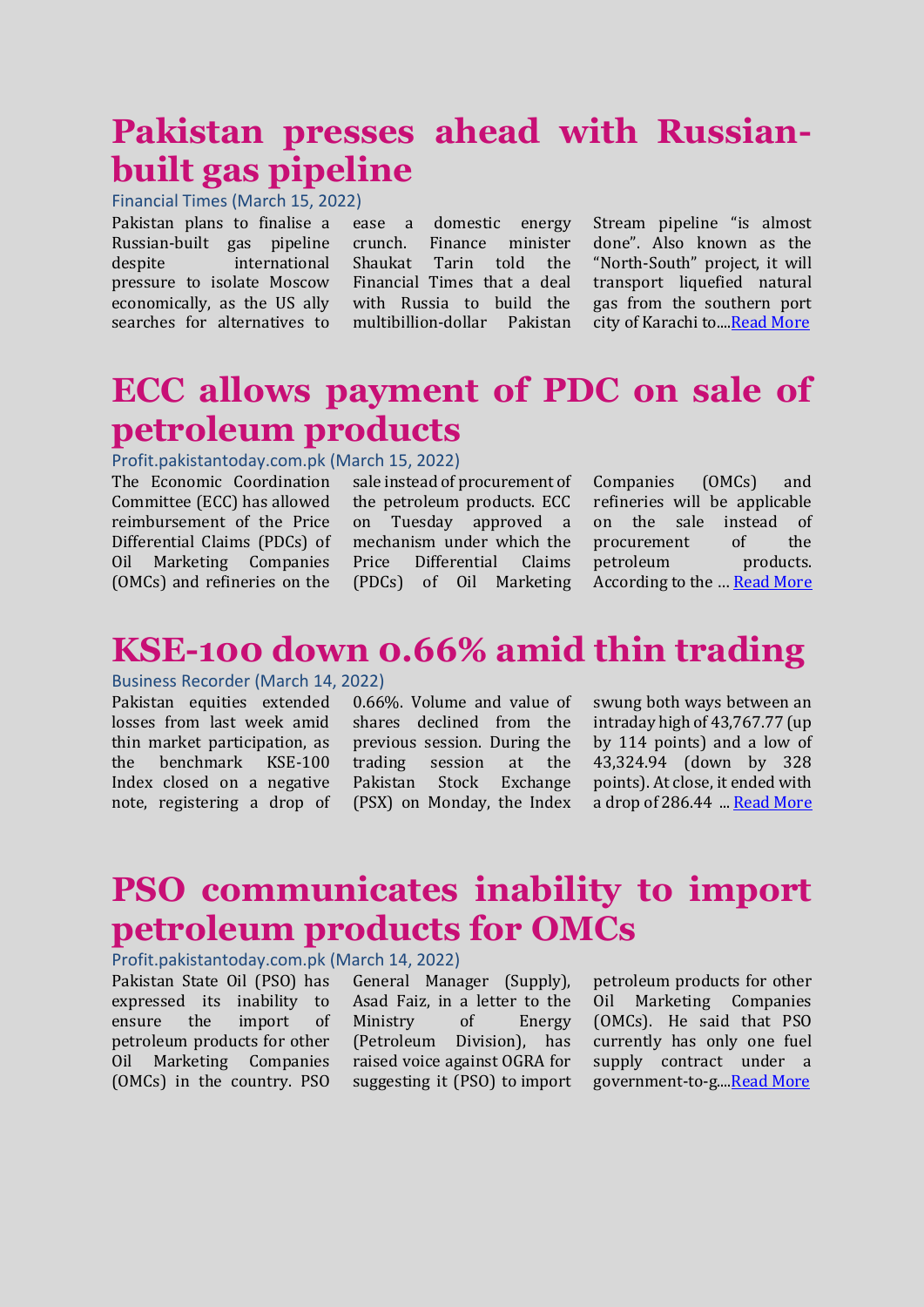# **PDP chief demands govt take steps aimed at containing inflation**

Business Recorder (March 13, 2022)

KARACHI: Unbridled inflation is a very serious threat to our fragile economy and it would shake the very socioeconomic foundations of the country if not controlled on war footing

basis, said Pasban Democratic Party (PDP) Chairman Altaf Shakoor. He said the most severe effect of inflation is on our foreign loans. With a free fall of Pakistani rupee these

foreign loans and their neck breaking interest further rise, putting even more pressure on our budgetary allocations. He said the lion's share of our budget already...[. Read More](https://www.brecorder.com/news/40160522)

### **US pays \$2m a month to protect Pompeo from 'credible' Iran threat**

Arabnews.com (March 13, 2022)

WASHINGTON: The State Department says it's paying more than \$2 million per month to provide 24-hour security to former Secretary of State Mike Pompeo and a former top aide, both of whom face "serious and credible" threats from Iran. The department told Congress in a report that the cost of protecting Pompeo and

former Iran envoy Brian Hook between August 2021 and February 2022 amounted to \$13.1 million. The report, dated Feb. 14 and marked "sensitive but un.[..Read More](https://www.arabnews.com/node/2041381/world)

### **Sri Lanka to start talks with IMF as economic crisis worsens**

Business Recorder (March 12, 2022)

COLOMBO: Sri Lanka will begin talks with the International Monetary Fund (IMF) next month on a plan to help the crisis-hit country, where a foreign exchange shortage has squeezed essential imports amid looming debt payments, three sources said on Friday. Sri Lanka is facing its worst financial crisis in years. With foreign exchange reserves standing at a paltry \$2.31 billion, the country is struggling to pay for critical imports including fuel, food and medicines. ... [Read More](https://www.brecorder.com/news/40160181/sri-lanka-to-start-talks-with-imf-as-economic-crisis-worsens)

# **World Bank approves \$435mn in loan for low-cost housing projects**

### The News (March 12, 2022)

ISLAMABAD: World Bank (WB) has approved \$435 million loans for three projects including Pakistan Housing Finance Project, Punjab Urban Land Systems

Enhancement, and Punjab Affordable Housing programme to facilitate low income groups. However, independent economists have opposed WB's estimates over shortages of housing units in Pakistan. Moreover, the land record projects in Punjab, already implemented in the province, have actually created more diffi..[.Read More](https://www.thenews.com.pk/print/940684-world-bank-approves-435mn-in-loan-for-low-cost-housing-projects)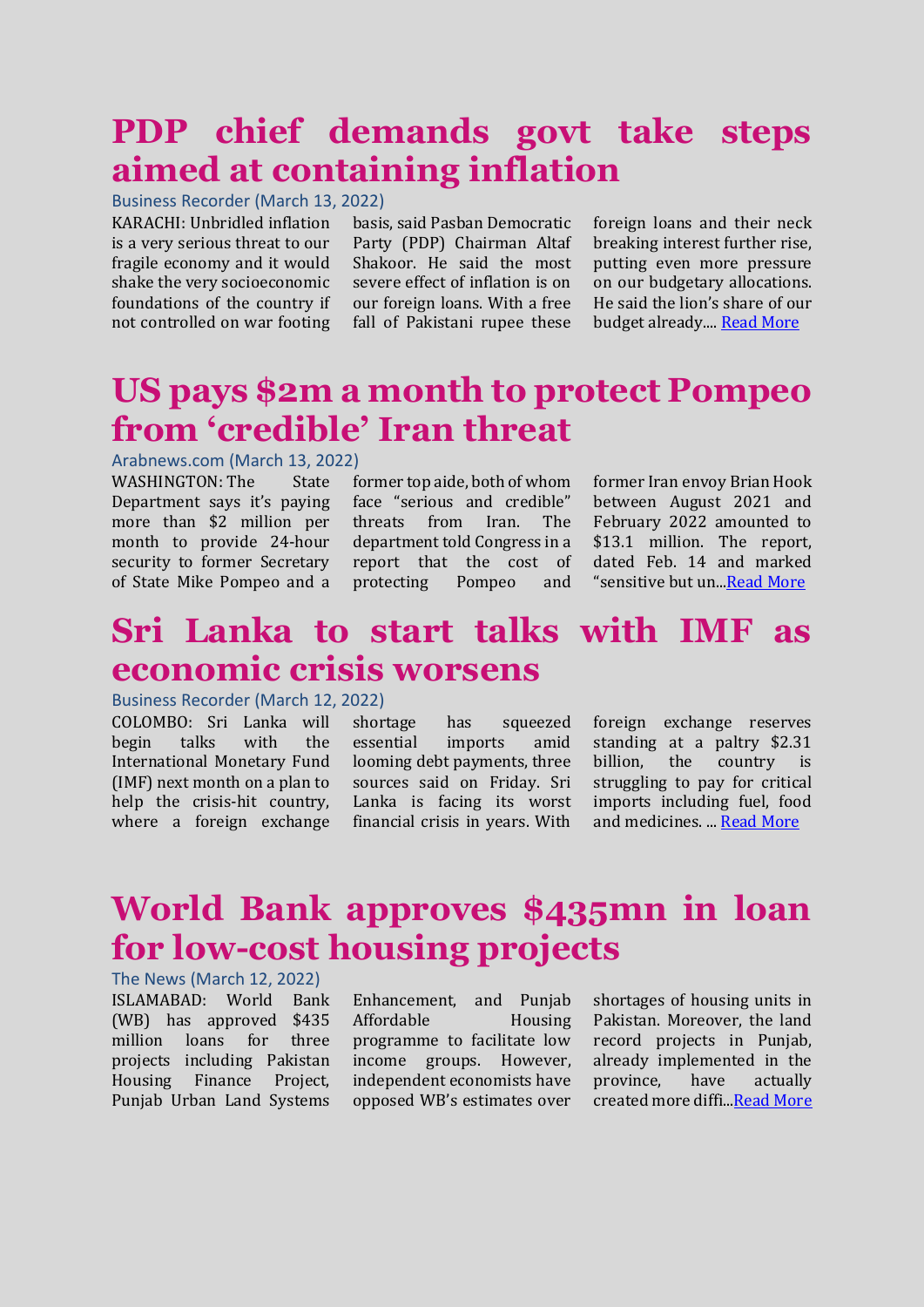### **Engro signs Rs4 billion financing facility with HBL for expansion of telecom tower business**

Profit.pakistantoday.com.pk (March 11, 2022)

Engro Enfrashare has entered a financing arrangement amounting to PKR 4 billion with HBL, Pakistan's largest bank, for the development of telecommunication tower

sites for various mobile network operators (MNOs). As per terms of the financing arrangement, the tenor of the financing will be seven years, including a grace period of two years. In 2021, Engro had announced to enhance its total equity investment in the Telecom Infrastructure Vertical to PKR 21.5 billion and formed a de ... [Read More](https://profit.pakistantoday.com.pk/2022/03/11/engro-signs-rs4-billion-financing-facility-with-hbl-for-expansion-of-telecom-tower-business/)

# **US lawmakers seek sanctions against Pakistan**

The Dawn (March 11, 2022) WASHINGTON: A US lawmaker has called for the designation of Pakistan as a state sponsor of terrorism while two others sought a probe into Ambassador

Masood Khan's alleged links with Kashmiri and Pakistani groups. The initiator of the move is Scott Perry, a Republican Congressman from Pennsylvania. The bill moved by him seeks to "provide for the designation of the Islamic Republic of Pakistan as a state sponsor of terrorism, and for other purposes". The bil... Read More

### **US Pakistan agree to revitalize trade, economic ties**

### Profit.pakistantoday.com.pk (March 10, 2022)

The United States and Pakistan agreed to reinvigorate and revitalize trade and business relationships to enhance bilateral trade and

investment. It was decided during a meeting under the Pakistan-United States Trade and Investment Framework Agreement (TIFA) held in Islamabad, said a press release issued by the Ministry of Commerce. Federal Secretary Commerce, Muhammad Sualeh Ahmad Faruqui, co-chaired the meeting along ..[. Read More](https://profit.pakistantoday.com.pk/2022/03/10/us-pakistan-agree-to-revitalize-trade-economic-ties/)

# **Shaukat Tarin hopes for IMF leniency over PM's subsidy package**

### The Dawn (March 10, 2022)

ISLAMABAD: Ahead of formal talks with the International Monetary Fund (IMF) on a \$6 billion rescue package, Finance Minister Shaukat Tarin said on Wednesday the

Fund had been asked to take a lenient view of the recent subsidy package that was announced to prevent people from taking to the streets. Speaking at a news

conference, Mr Tarin said the consultation had been down with the IMF before the announcement of the subsidy package "to the extent necessary". He..... [Read More](https://www.dawn.com/news/1679234)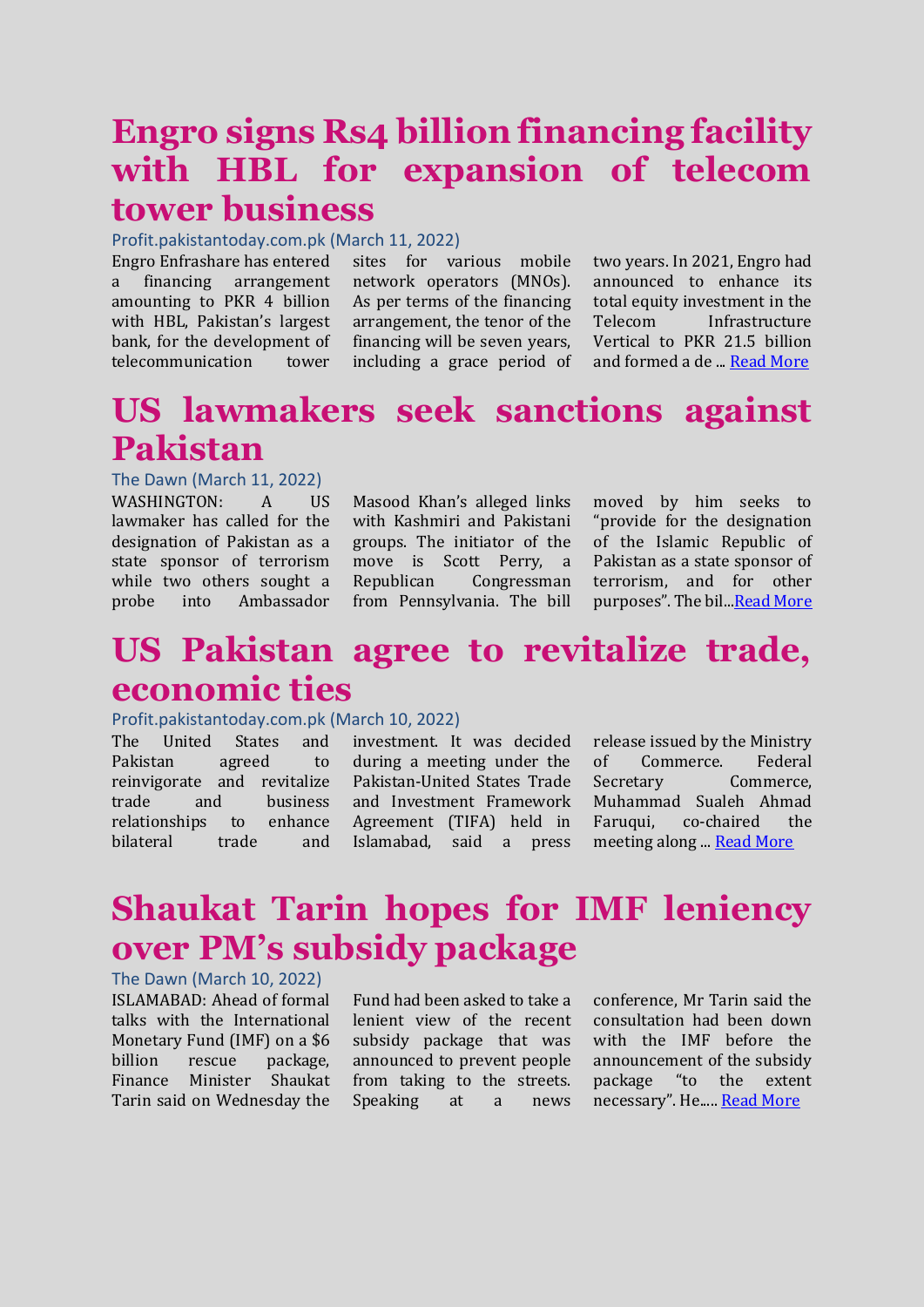### **Pakistan to exceed revenue target in FY22: Shaukat Tarin**

Geo.tv (March 09, 2022)

ISLAMABAD: Pakistan will exceed the revenue target set in the annual budget for the current financial year, Finance Minister Shaukat Tarin said on Wednesday.

Tarin said revenue would hit Rs6.1 trillion (\$34.2 billion), compared to a target of Rs5.8 trillion. "Despite that, I gave the target of 5.8 trillion, I'm going to hit at 6.1 trillion, and

I'm tracking," he told a news conference in Islamabad. He said a recent fuel and electricity subsidy package announced by Prime Minister Imran Khan wou .[..Read More](https://www.geo.tv/latest/404075-pakistan-to-exceed-revenue-target-in-fy22-shaukat-tarin)

### **Budget deficit to surpass IMF's target**

Tribune.com.pk (March 09, 2022) ISLAMABAD: Pakistan's revised estimates show that its primary budget deficit will breach the recently agreed limits with the International Monetary Fund (IMF) and

inflation will remain high but there is positivity in economic growth rate trajectory. The government has shared its initial assessment of the economy with the IMF during

ongoing talks, sources said. However on Tuesday, it postponed a scheduled meeting between the finance minister and Nathan Porter, new Mission Chi.[..Read More](https://tribune.com.pk/story/2347041/budget-deficit-to-surpass-imfs-target)

### **Govt seeks \$21bn support from China**

### Business Recorder (March 08, 2022)

ISLAMABAD: Pakistan has sought financial support of about \$ 21 billion from China through rollover of existing loans of \$ 10.735 billion and \$ 10 billion as deposit fund, to

meet future financial needs and deal with financial challenges, well informed sources in Finance Ministry told Business Recorder. Sharing the details, the

sources said several agenda items came under discussion during the Prime Minister's visit to China, including those submitted by the Ministry of Finance that incl… [Read More](https://www.brecorder.com/news/40159303)

### **Banks directed to employ 20pc women**

### The Dawn (March 08, 2022)

KARACHI: The State Bank of Pakistan (SBP) has directed banks to employ at least 20 per cent of women in the workforce by 2023. Gender diversity is a must for

economic development and inclusion of women in the financial system, State Bank of Pakistan (SBP) Governor Dr Reza Baqir said on Monday at the launch ceremony of Asaan

Digital Account (ADA). The SBP in collaboration with Bank Alfalah, Standard Chartered Bank and UBL, hosted an event titled 'Asaan Digital Account: ... [Read More](https://www.dawn.com/news/1678880)

# **US-Pakistan TIFA talks to begin today**

Business Recorder (March 07, 2022) ISLAMABAD: Pakistan and the United States (US) are all set to hold parlays on bilateral trade and investment under the umbrella of Trade and Investment Framework

Agreement (TIFA) on March 7-9, 2022. The US side is expected to be led by Assistant US Trade Representative (AUSTR) for South and Central Asia, Christopher Wilson whereas Pakistan team will be headed by Secretary Commerce. Commerce Ministry, sources said, has finalized discussion points in consult... [Read More](https://www.brecorder.com/news/40159054/us-pakistan-tifa-talks-to-begin-today)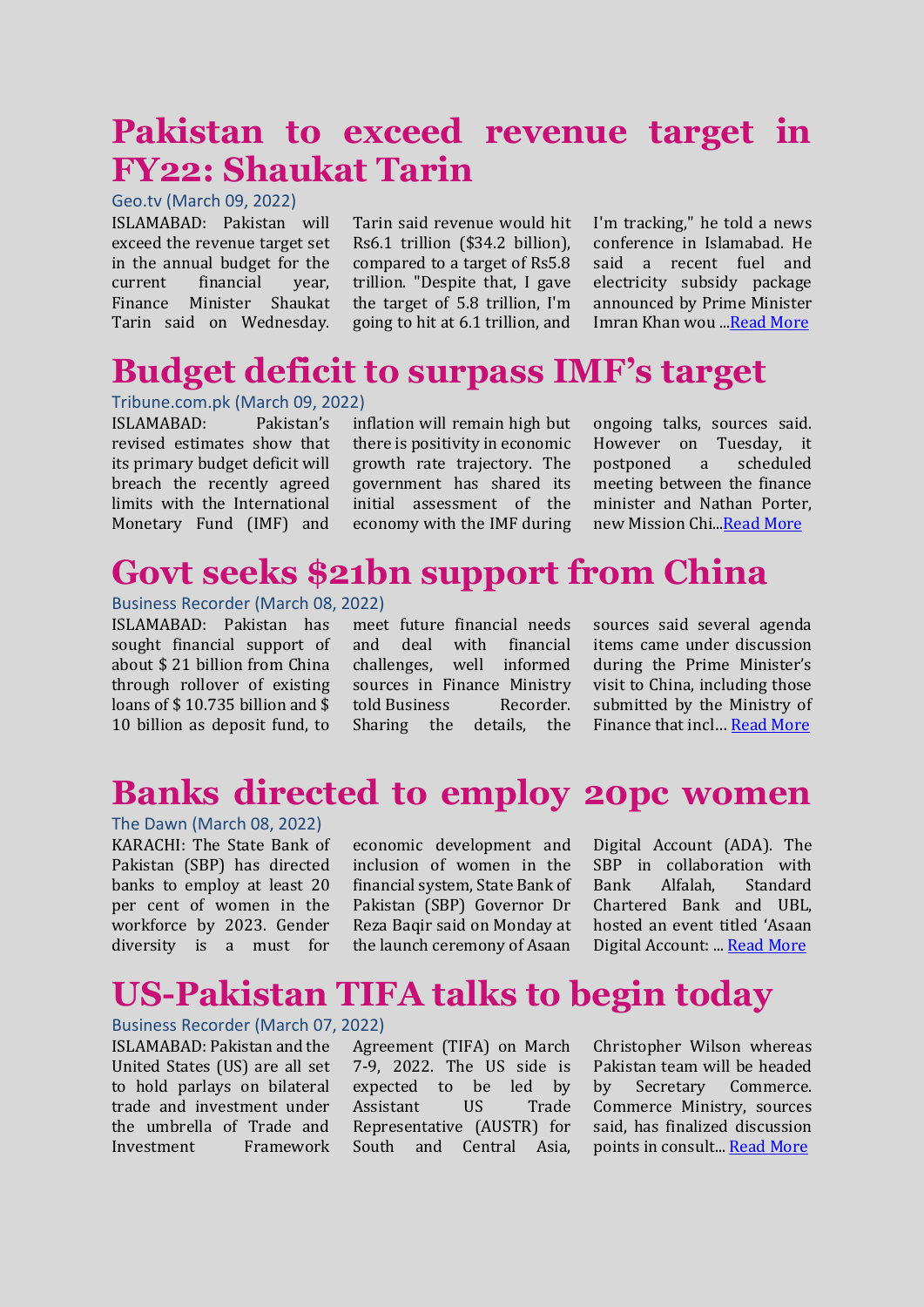# **Tarin hopeful of getting rid of IMF by September**

The News (March 07, 2022) DUBAI: Federal Finance Minister Shaukat Tarin has

pinned hopes on saying goodbye to IMF after completing the ongoing funding facility provided the

country achieves six percent growth rate for the next fiscal year 22-23. Talking to Khaleej Times on Sunday, the finance minister said Pakistan's economy is on the right track

to post 'an inclusive and sustainable growth' of up to five per cent this year that will help the country to get rid of the International Monetary Fund (IMF) in Sep..[.Read More](https://www.thenews.com.pk/print/939422-tarin-hopeful-of-getting-rid-of-imf-by-september)

### **Economy on right track, 5pc growth to be achieved: Tarin**

Profit.pakistantoday.com.pk (March 06, 2022)

ISLAMABAD: Minister for Finance and Revenue Shaukat Tarin Sunday said that economy was on the right track to post an inclusive and sustainable growth up to 05

percent during current fiscal year that would help get rid on the International Monetary Fund (IMF). "We don't need the IMF if we achieve sustainable growth of six

percent. I don't think we need another IMF program once we complete the ongoing extended fund facility (EFF) in September," Tarin told Khaleej Times in ... [Read More](https://profit.pakistantoday.com.pk/2022/03/06/economy-on-right-tack-5-percent-growth-to-be-achieved-tarin/)

## **Audit finds irregularities in PID's financial affairs**

The Dawn (March 06, 2022)

ISLAMABAD: The Auditor General of Pakistan (AGP) has pointed out loopholes in the financial affairs of the Press Information Department (PID), disclosing various

irregularities during the 2020-21 fiscal year. The ongoing audit for the fiscal year has found that Rs13.7 million was paid to 13 employees of the Ministry of Information and Broadcasting in terms of house rent. According to a memorandum of the Ministry of Housing and Works dated July 31, 2004, all payments must ... [Read More](https://www.dawn.com/news/1678506)

# **Service exports increase by 18.82pc to \$3944.91mn in seven months**

### Profit.pakistantoday.com.pk (March 05, 2022)

The exports of services from the country witnessed an increase of 18.82 per cent during the first seven months of the current financial year (2021-22) as compared to the

corresponding period of last year, Pakistan Bureau of Statistics (PBS) reported. The exports of services during July-January (2021-22) were recorded at \$3944.91 million

against the exports of \$3320.17 million during July-January (2020-21), showing growth of 18.82 per cent. The services' imports also rose by 39.49 per cent by ... [Read More](https://profit.pakistantoday.com.pk/2022/03/05/service-exports-increase-by-18-82pc-to-3944-91mn-in-seven-months/)